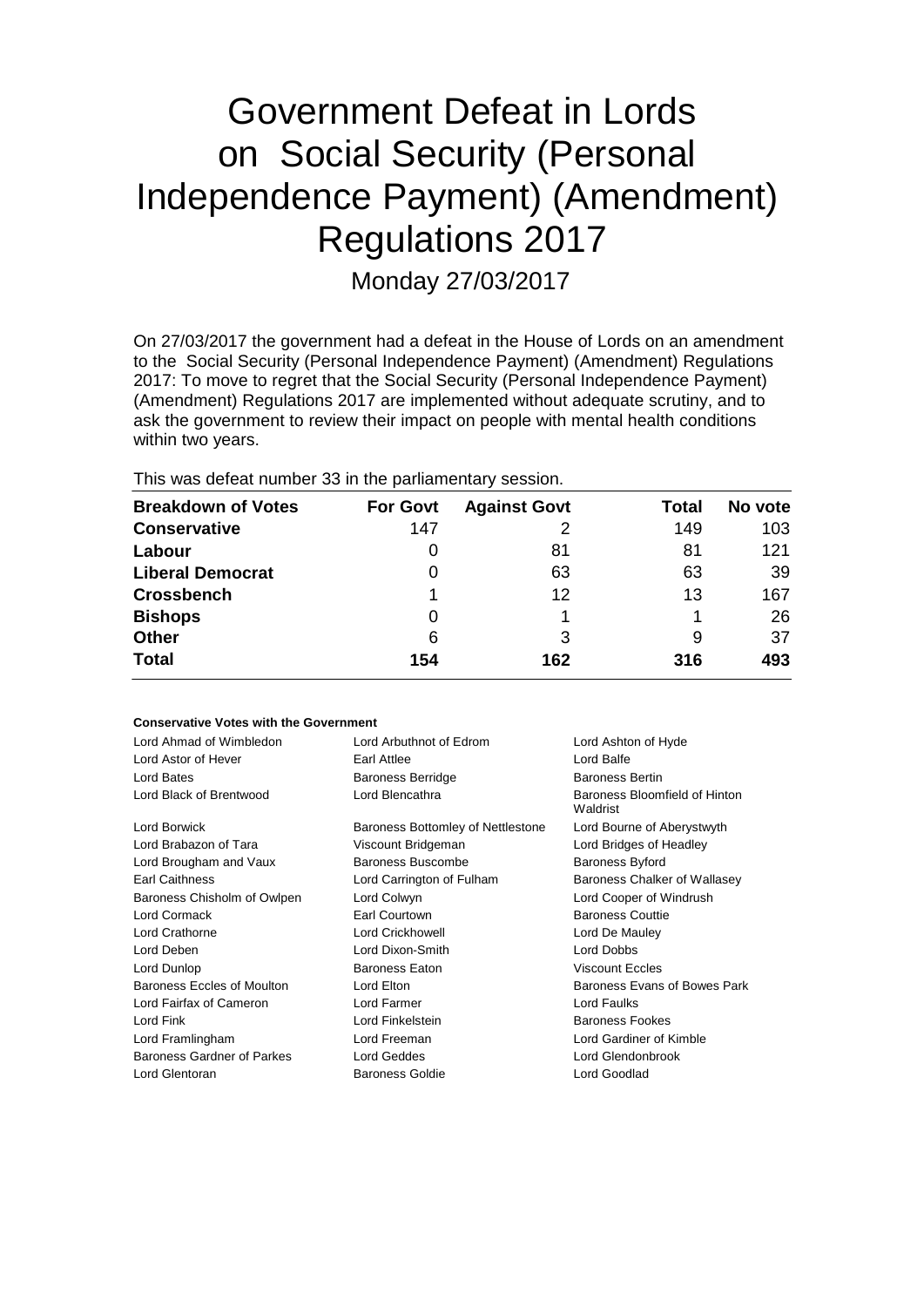**Lord Hayward Communist Communist Baroness Helic Communist Communist Communist Communist Communist Communist Co** Lord Higgins Lord Hodgson of Astley Abbotts Baroness Hodgson of Abinger Lord Holmes of Richmond Earl Home Earl Home Baroness Hooper Lord Horam Lord Howard of Lympne Earl Howe Lord Hunt of Wirral **Lord James of Blackheath** Baroness Jenkin of Kennington Lord Jopling Lord Kirkhope of Harrogate Lord Lang of Monkton Lord Lansley **Lord Leigh of Hurley** Lord Lexden Earl Lindsay **Lord Lingfield** Earl Liverpool Lord MacLaurin of Knebworth Lord Mancroft Lord Marlesford Baroness McGregor-Smith Baroness McIntosh of Pickering Baroness Mobarik Baroness Mone **Baroness Mone Duke of Montrose Baroness Morris of Bolton** Lord Moynihan Lord Naseby Lord Nash Baroness Noakes Lord Norton of Louth Lord O'Shaughnessy Baroness O'Cathain **Baroness Oppenheim-Barnes** Baroness Pidding Lord Polak **Lord Porter of Spalding Baroness Redfern** Lord Renfrew of Kaimsthorn Lord Robathan Lord Rotherwick Lord Ryder of Wensum **Lord Sassoon** Baroness Scott of Bybrook Baroness Seccombe **Earl Selborne Earl Selborne Lord Selkirk of Douglas** Lord Sherbourne of Didsbury Lord Shinkwin **Earl Shinkwin** Earl Shrewsbury Lord Skelmersdale Lord Smith of Hindhead Lord Spicer Baroness Stowell of Beeston Baroness Stroud Baroness Sugg Lord Suri Lord Taylor of Holbeach Lord Trefgarne Viscount Trenchard Lord True Lord Tugendhat Viscount Ullswater Baroness Vere of Norbiton Baroness Verma Lord Wasserman Lord Wei Baroness Wheatcroft Lord Whitby Baroness Wilcox Lord Willetts Baroness Williams of Trafford Lord Young of Cookham Viscount Younger of Leckie

Viscount Goschen Lord Green of Hurstpierpoint Lord Hamilton of Epsom

Lord Lucas Lord Lupton Lord MacGregor of Pulham Market Baroness Neville-Jones Baroness Neville-Rolfe Baroness Nicholson of Winterbourne

#### **Conservative Votes against the Government**

Baroness Browning Baroness Newlove

# **Labour Votes with the Government**

# **Labour Votes against the Government**

Baroness Blood Lord Bradley Lord Brennan Lord Brookman Lord Campbell-Savours Lord Carter of Coles Lord Cashman Baroness Chakrabarti Viscount Chandos Lord Clark of Windermere **Baroness Cohen of Pimlico** Lord Collins of Highbury Baroness Corston Lord Davies of Stamford Baroness Donaghy Baroness Drake Lord Dubs Lord Faulkner of Worcester Baroness Gale **Baroness Golding Baroness Golding Lord Gordon of Strathblane** Lord Grocott Viscount Hanworth Lord Harris of Haringey Baroness Healy of Primrose Hill Lord Hunt of Kings Heath Baroness Jones of Whitchurch Lord Jordan Lord Judd Lord Kennedy of Southwark Lord Layard Lord Lea of Crondall Lord Lennie Baroness Lister of Burtersett Lord Maxton Lord McAvoy Lord McConnell of Glenscorrodale Baroness McDonagh Baroness McRonagh Baroness McIntosh of Hudnall Lord McKenzie of Luton Lord Mendelsohn Lord Monks Lord Morris of Handsworth Baroness Morris of Yardley Lord Patel of Bradford Lord Pendry Lord Prescott Baroness Primarolo Baroness Prosser Baroness Quin Lord Radice

Lord Bassam of Brighton Lord Beecham Lord Berkeley

Lord Haskel **Lord Haworth Baroness Hayter of Kentish Town** Baroness Kinnock of Holyhead Lord Kinnock Baroness Lawrence of Clarendon